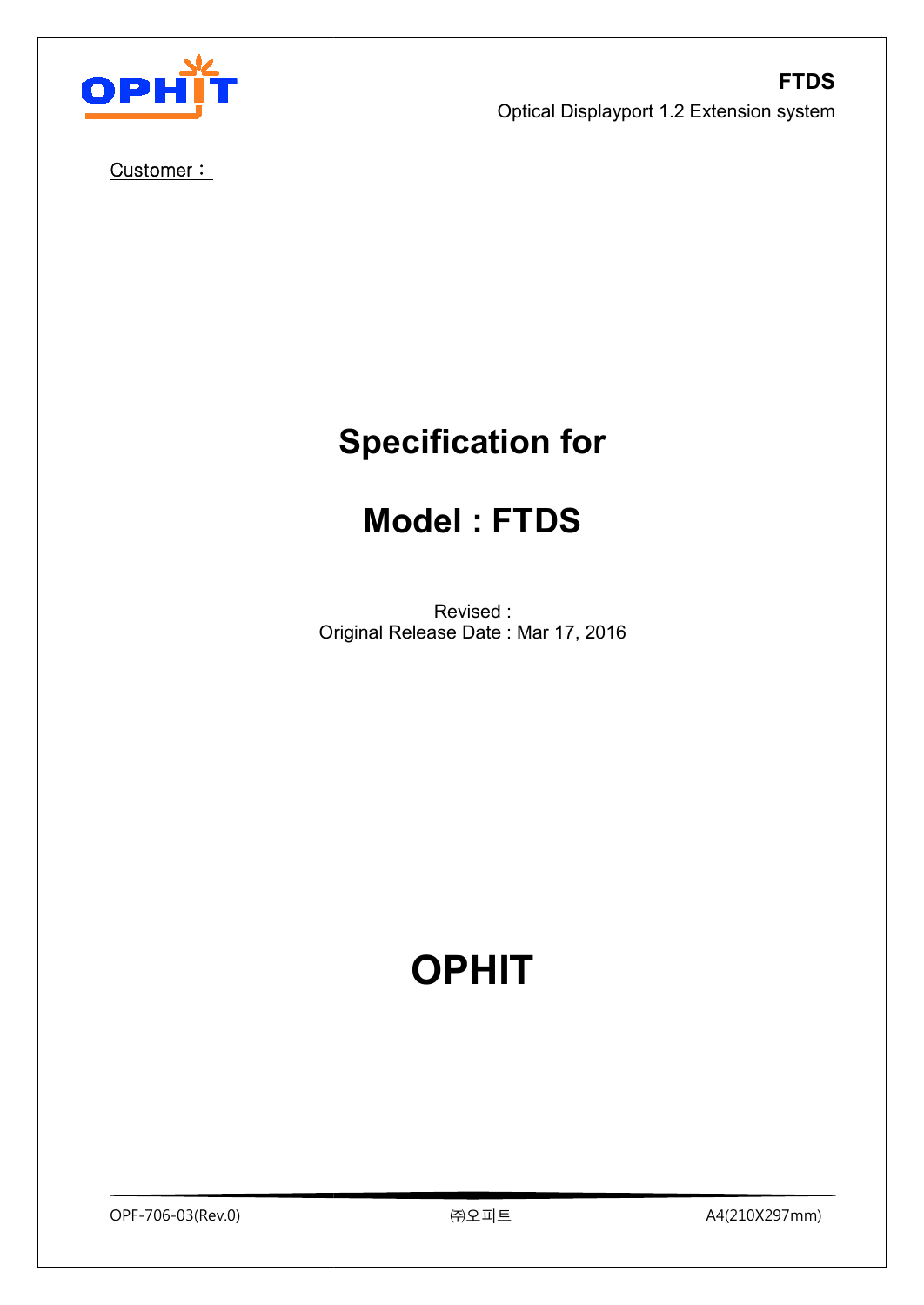

# **Revision History**

| Version<br><b>Number</b> | <b>Revision Date</b> | <b>Author</b> | <b>Description of Changes</b> |
|--------------------------|----------------------|---------------|-------------------------------|
| 1.0                      | Mar 17, 2016         | K.H KIM       | <b>Initial Version</b>        |
|                          |                      |               |                               |
|                          |                      |               |                               |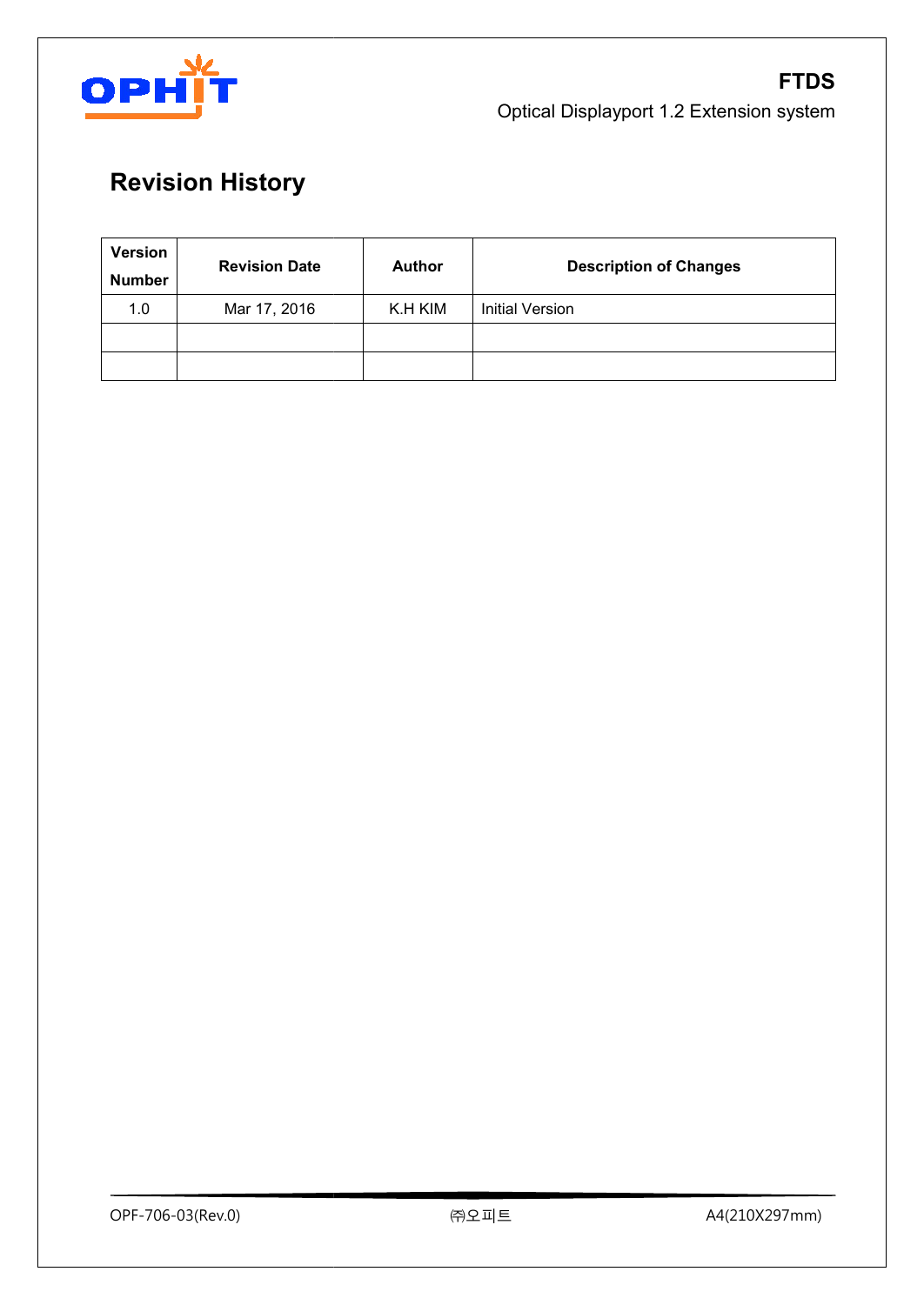

# **TABLE OF CONTENTS ABLE**

- **1. General Description**
- **2. General Specification**

#### **3. Absolute Maximum Ratings atings**

#### **4. Electrical Specification**

- 4.1 Transmitter Box
- 4.2 Receiver Box
- 4.3 Connector Pin Assignment
	- 4.3.1 Transmitter
	- 4.3.1.1 DisplayPort Connector Connector Pin Assignment<br>
	3.1 Transmitter<br>
	.3.1.1 DisplayPort Connect<br>
	.3.1.2 Mode Switch<br>
	3.2 Receiver<br>
	.3.2.1 DisplayPort Connect<br>
	.3.2.2 Mode Switch<br>
	ptical Specification<br>
	Transmitter Characteristics
	- 4.3.1.2 Mode Switch
	- 4.3.2 Receiver
	- 4.3.2.1 DisplayPort Connector
	- 4.3.2.2 Mode Switch

#### **5. Optical Specification**

- 5.1 Transmitter Characteristics
- 5.2 Receiver Characteristics

#### **6. Compatibility Test Result**

#### **7. Mechanical Specification .**

7.1 Transmitter and Receiver Case Dimension

#### **8. RoHS**

 8.1 ROHS2 DOC 8.2 REACH DOC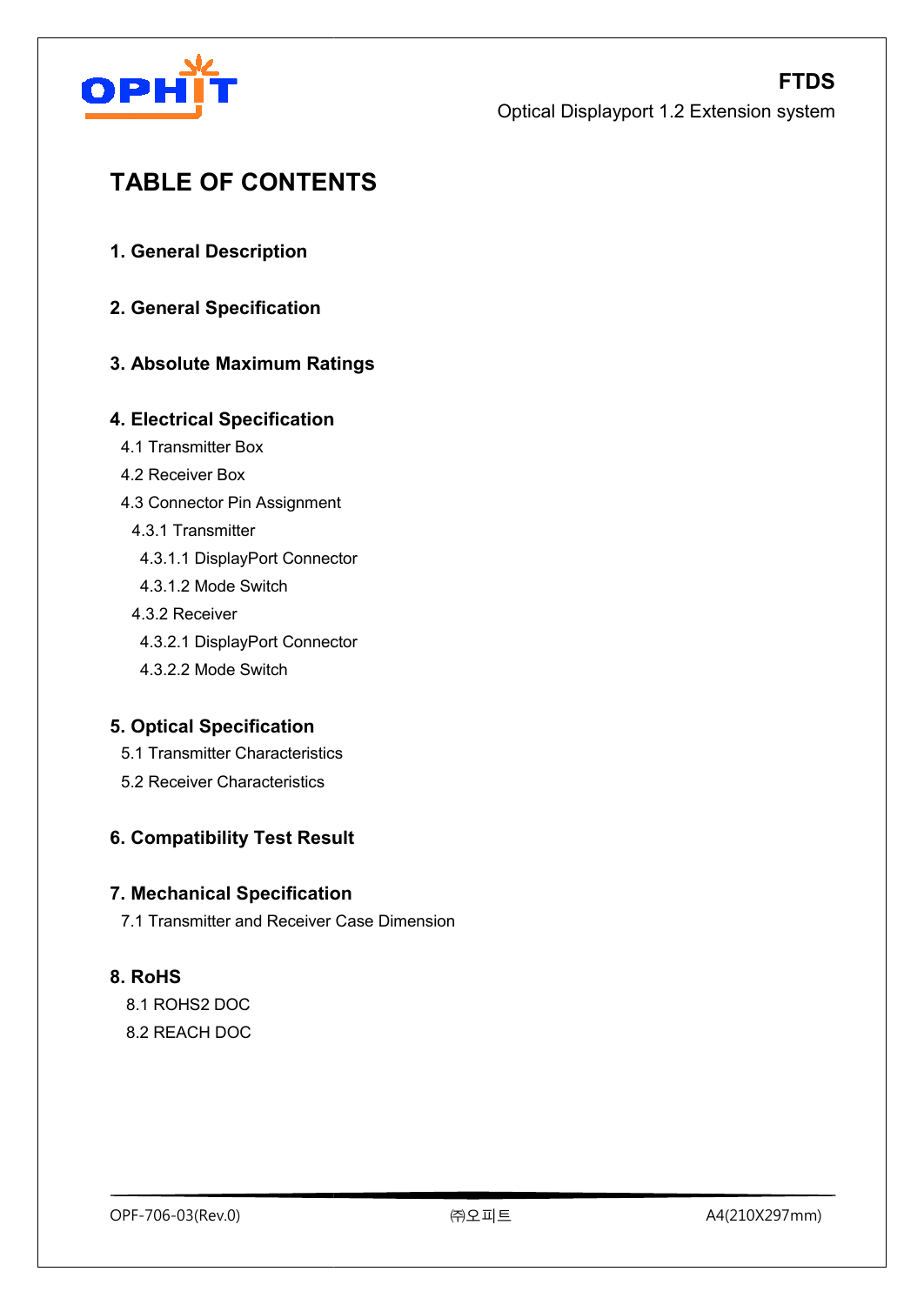



#### **1. General Description**

**FTDS**, This unique fiber optical transceiver let your PC, digital HDTV or Projector extend up to 200 meter(656ft) away from host based on DisplayPort standard without signal

degradation by UHD (3840 3840x2160 or 4096x2160 @60Hz) resolution.

- **.** High Speed and long distance transmission by optical system
- Compatible with DisplayPort standard V1.2
- Supports 50-micron OM3 or OM4 Fiber with an SC Connector
- Main-link video signal / AUX data and Hot Plug Detection signal is transmitted by-1 channel multimode optical fiber
- External power supply use(TX, RX)
- Mode switch use(TX, RX)
- External power supply use(TX, RX)<br>• Mode switch use(TX, RX)<br>• DPCD(DisplayPort Configuration Data)<br>• DPCP or HDCP compliant compliant
- 
- ※ Does not support DP-Dual(HDMI) Mode and FAUX(720Mbps Fast Aux) Mode
- **Example 2 Norms** it works guarantee only the included DP-Cable. (Molex DP Cable-2meter / 2ea)

| <b>Parameter</b>                 | <b>Symbol</b>                         |                          |  |  |  |  |  |
|----------------------------------|---------------------------------------|--------------------------|--|--|--|--|--|
|                                  | <b>Transmitter</b>                    | <b>Receiver</b>          |  |  |  |  |  |
|                                  | 850nm, 4Ch Transmit OSA               | 850nm, 4Ch Receive OSA   |  |  |  |  |  |
| <b>Optical Converter</b>         | 911nm, 1Ch VCSEL                      | 980nm, 1Ch VCSEL         |  |  |  |  |  |
|                                  | 980nm, 1Ch PIN P/D Diode              | 911nm, 1Ch PIN P/D Diode |  |  |  |  |  |
| Input and Output Signal          | DISPLAYPORT 1.2a Standard             |                          |  |  |  |  |  |
| Video Bandwidth                  | 5.4Gbps / Channel                     |                          |  |  |  |  |  |
| Module Size                      | 81.2mm(W) x 21.1mm(D) x 47.5mm(H)     |                          |  |  |  |  |  |
| <b>Optical Connector</b>         | <b>SC Connector</b>                   |                          |  |  |  |  |  |
| <b>Electrical Connector</b>      | DisplayPort Female Connector (20 Pin) |                          |  |  |  |  |  |
| <b>Applied Fiber</b>             | OM3 or OM4 Multi-mode glass-fiber.    |                          |  |  |  |  |  |
| Maximum Supporting<br>Resolution | UHD(3840x2160@60Hz / 4096x2160@60Hz)  |                          |  |  |  |  |  |
| <b>Transmission distance</b>     | 200 meter (656 ft)                    |                          |  |  |  |  |  |
| <b>External Power</b>            | 5V / 2A (1.35ø DC JACK)               |                          |  |  |  |  |  |

#### **2. General Specification**

OPF-706-03(Rev.0)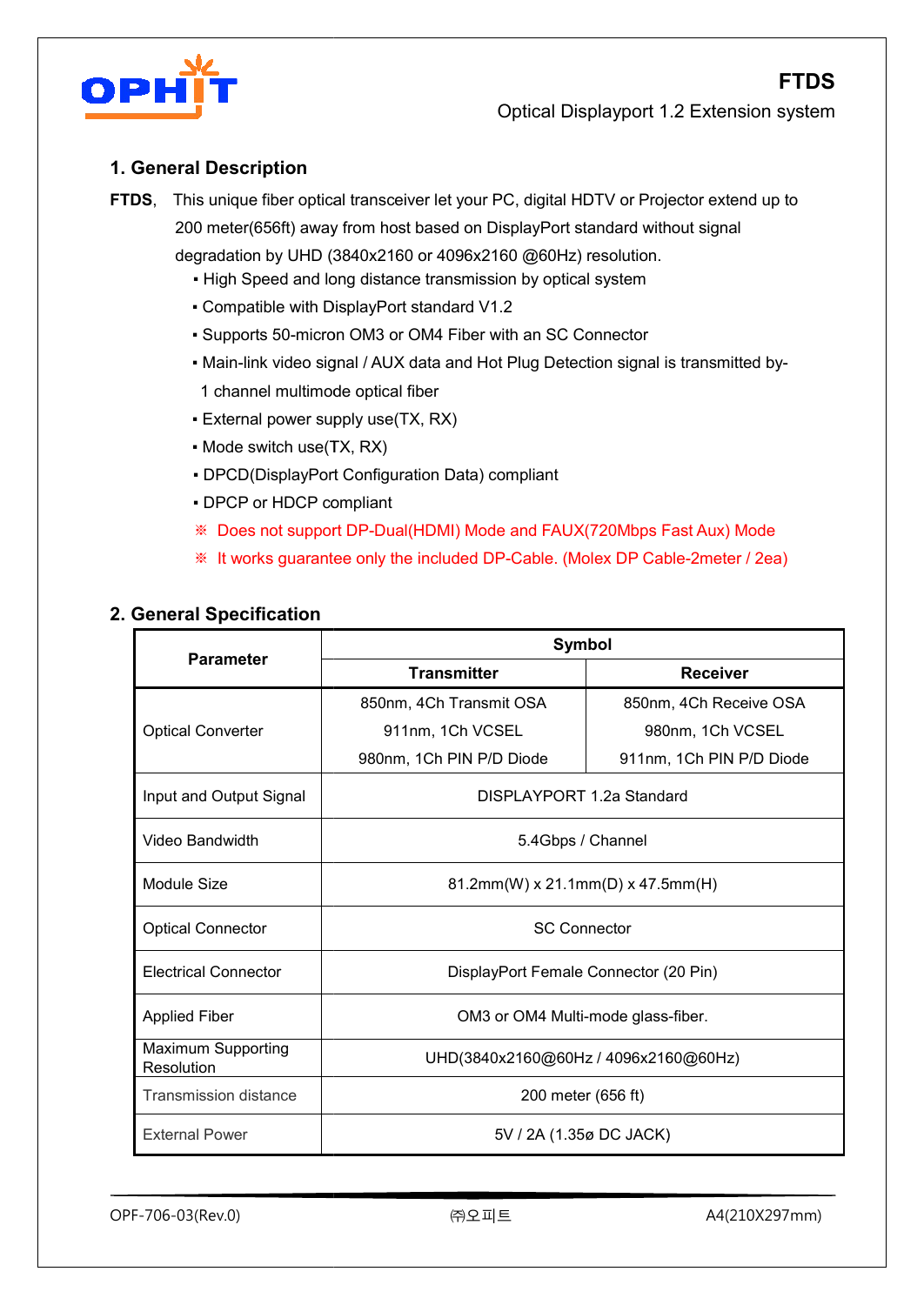

#### **3. Absolute Maximum Ratings atings**

| <b>Parameter</b>         | <b>Symbol</b>              | <b>Minimum</b> | <b>Maximum</b> | <b>Units</b> |  |
|--------------------------|----------------------------|----------------|----------------|--------------|--|
| Power Supply             | $V_{\rm CC}$               | $-0.3$         | $+5.5$         | $\vee$       |  |
| Operating temperature    | $V_{OT}$                   | 0              | $+50$          | $^{\circ}$ C |  |
| Storage temperature      | $\mathsf{V}_{\texttt{ST}}$ | $-20$          | $+70$          | $^{\circ}$ C |  |
| <b>Relative Humidity</b> | $H_{\rm RH}$               | 10             | 80             | <b>RH</b>    |  |

Stresses greater than those listed under "Absolute Maximum Ratings" may cause permanent damage to the device. These are stress ratings only and functional operation of the device at these  $\qquad \qquad \mid$ or any other conditions above those indicated in the operations section for extended periods of time may affect reliability.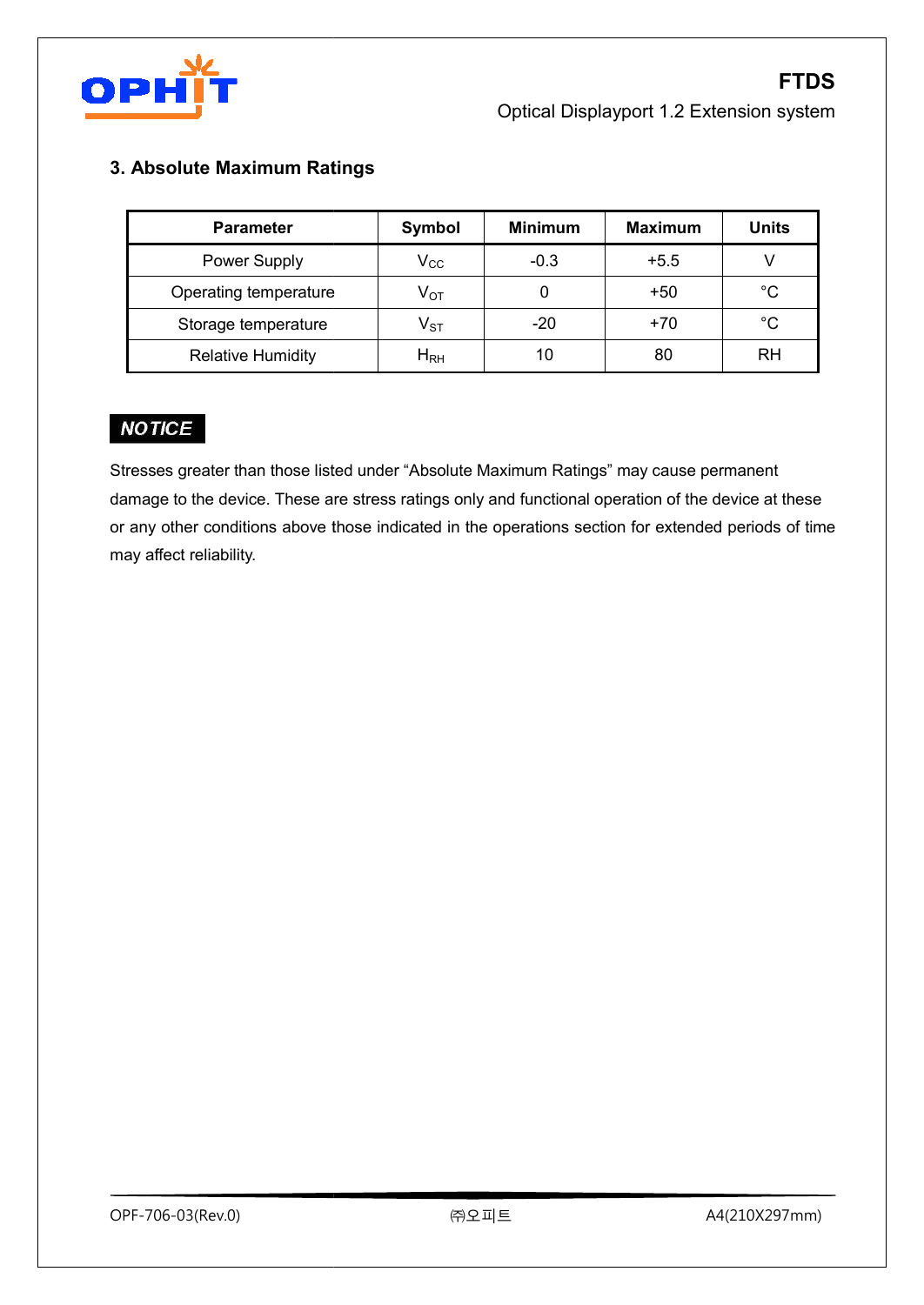

## **4. Electrical Specification**

#### 4.1 Transmitter Box

|                                                                                                     | <b>Parameter</b>                                   | <b>Symbol</b>        | Min         | <b>Typ</b> | <b>Max</b> | <b>Units</b> | <b>Condition</b> |
|-----------------------------------------------------------------------------------------------------|----------------------------------------------------|----------------------|-------------|------------|------------|--------------|------------------|
| P<br>O<br>W<br>E<br>$\overline{\mathsf{R}}$<br>S<br>$\mathbf{I}$<br>G<br>N<br>Α<br>L<br>Η<br>P<br>D | Supply Voltage(DC)                                 | Vcc                  | $+4.5$      | $+5.0$     | $+5.5$     | $\vee$       |                  |
|                                                                                                     | <b>Supply Current</b>                              | Icc                  |             | 350        |            | mA           |                  |
|                                                                                                     | Power Dissipation                                  | Po                   |             | 1.75       |            | W            |                  |
|                                                                                                     | Diff. P-to-P Input level 1                         | VTX-<br>DIFF-PP1     | 0.34        | 0.4        | 0.46       | $\vee$       |                  |
|                                                                                                     | Diff. P-to-P Input level 2                         | VTX-<br>DIFF-PP2     | 0.51        | 0.6        | 0.68       | $\vee$       |                  |
|                                                                                                     | Diff. P-to-P Input level 3                         | VTX-<br>DIFF-PP3     | 0.69        | 0.8        | 0.92       | $\vee$       |                  |
|                                                                                                     | Diff. P-to-P Input level 4                         | VTX-<br>DIFF-PP4     | 1.02        | 1.2        | 1.38       | $\vee$       |                  |
|                                                                                                     | TX DC Common Mode                                  | VTX-DC-<br><b>CM</b> | $\mathbf 0$ |            | 2.0        | $\vee$       |                  |
|                                                                                                     | TX AC Common Mode<br>HBR <sub>2</sub>              | VTX-AC-<br><b>CM</b> |             |            | 30         | mV<br>rms    |                  |
|                                                                                                     | Hot Plug Detect Voltage                            | <b>HPD</b>           | 2.25        |            | 3.6        | $\vee$       |                  |
|                                                                                                     | Hot Plug Detection<br>Threshold                    |                      | 2.0         |            |            | $\vee$       |                  |
|                                                                                                     | <b>Hot Unplug Detection</b><br>Threshold           |                      |             |            | 0.8        | $\vee$       |                  |
|                                                                                                     | <b>IRQ HPD Pulse</b><br><b>Detection Threshold</b> |                      | 2.0         |            |            | Ms           |                  |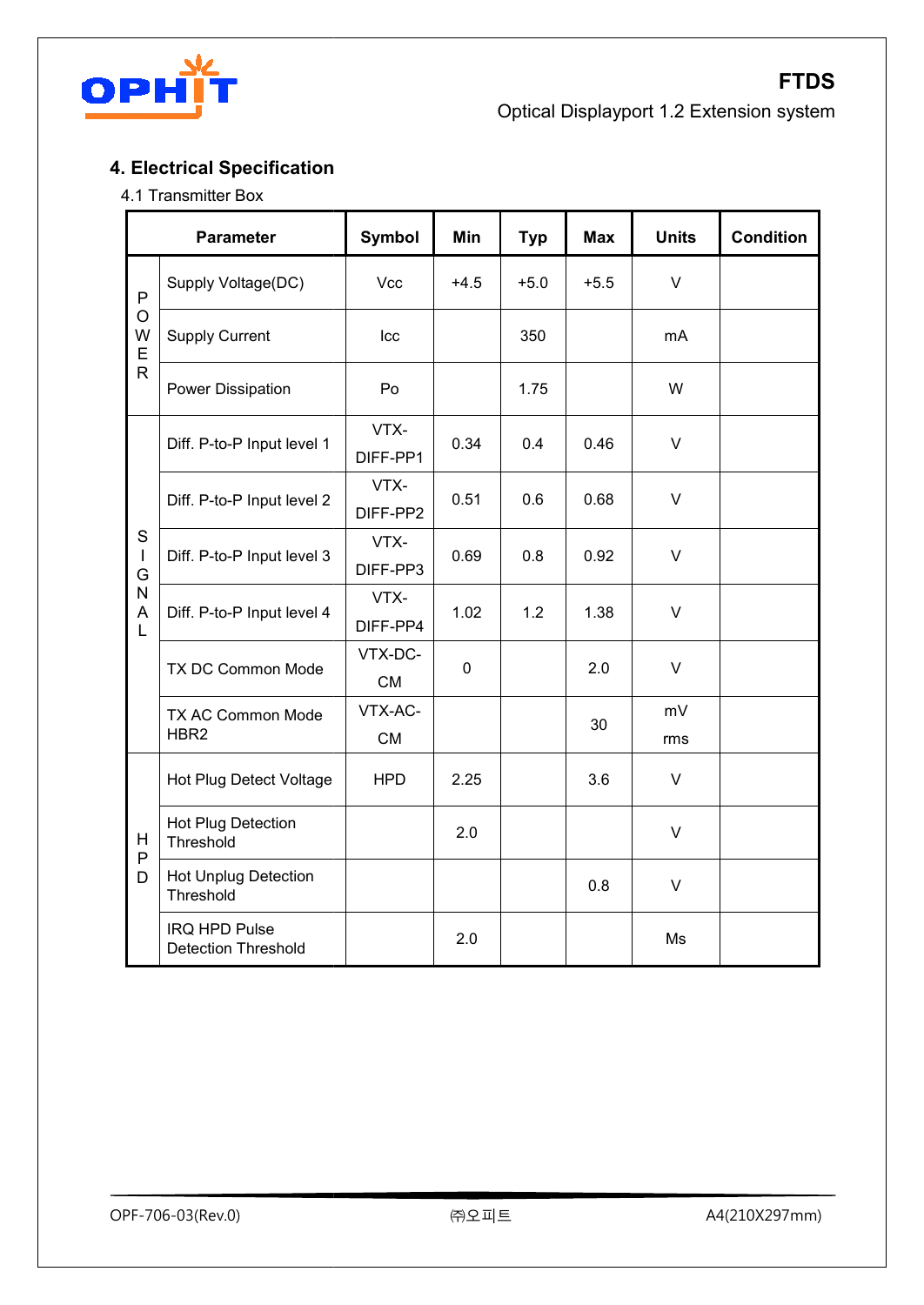

#### 4.2 Receiver Box

|                       | <b>Parameter</b>                            | Symbol                    | Min         | <b>Typ</b> | <b>Max</b> | <b>Units</b> | <b>Condition</b> |
|-----------------------|---------------------------------------------|---------------------------|-------------|------------|------------|--------------|------------------|
| P<br>O<br>W<br>E<br>R | <b>Supply Voltage</b>                       | <b>Vcc</b>                | $+4.5$      | $+5.0$     | $+5.5$     | $\vee$       |                  |
|                       | <b>Supply Current</b>                       | Icc                       |             | 400        |            | mA           |                  |
|                       | <b>Power Dissipation</b>                    | Po                        |             | 2.00       |            | W            |                  |
| ${\mathsf S}$         | Diff. P-to-P Output<br>Voltage              | T RX-<br>DIFFp-<br>p_HBR2 | 70          |            |            | mV           | For HBR2         |
| G<br>N<br>A           | Diff. P-to-P Output<br>Voltage              | VRX-<br>DiFFr-p           | 40          |            |            | mV           | For RBR          |
| L                     | RX DC Common Mode                           | VRX-DC-<br><b>CM</b>      | $\mathbf 0$ |            | 2.0        | $\vee$       |                  |
|                       | <b>Hot Plug Detect Voltage</b>              | <b>HPD</b>                | 2.25        |            | 3.6        | $\vee$       |                  |
| H<br>P                | <b>Hot Plug Detection</b><br>Threshold      |                           | 2.0         |            |            | V            |                  |
| D                     | <b>Hot Unplug Detection</b><br>Threshold    |                           |             |            | 0.8        | V            |                  |
|                       | <b>IRQ HPD Pulse Detection</b><br>Threshold |                           | 2.0         |            |            | Ms           |                  |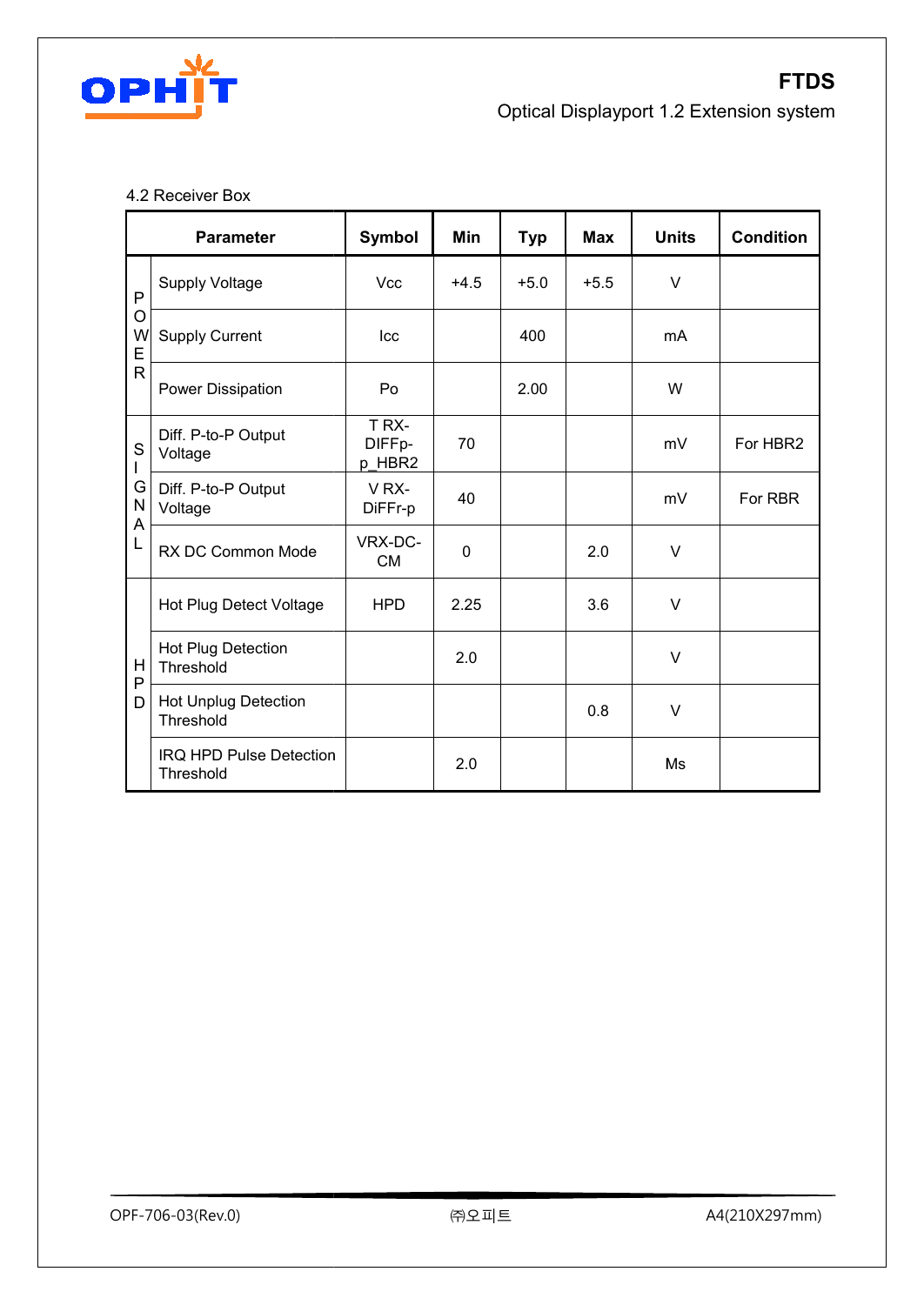

- 4.3 Connector Pin Assignment Connector
- 4.3.1 Transmitter
	- 4.3.1.1 DisplayPort Connector

| Pin            | <b>Signal Assignment</b> | Pin            | <b>Signal Assignment</b> |
|----------------|--------------------------|----------------|--------------------------|
| $\mathbf 1$    | ML_Lane3(n)              | $\overline{2}$ | <b>GND</b>               |
| 3              | ML_Lane3(p)              | 4              | ML_Lane2(n)              |
| 5              | <b>GND</b>               | 6              | ML_Lane2(p)              |
| $\overline{7}$ | ML_Lane1(n)              | 8              | <b>GND</b>               |
| 9              | $ML\_Lane1(p)$           | 10             | $ML\_LaneO(n)$           |
| 11             | <b>GND</b>               | 12             | $ML\_LaneO(p)$           |
| 13             | No Connect(CONFIG1)      | 14             | No Connect(CONFIG2)      |
| 15             | AUX_CH(p)                | 16             | <b>GND</b>               |
| 17             | AUX_CH(n)                | 18             | Hot Plug Detect          |
| 19             | Return                   | 20             | DP_PWR                   |

#### 4.3.1.2 Mode switch

| Pin            | <b>Signal Assignment</b> |
|----------------|--------------------------|
| <b>DEFAULT</b> | Minimum DP output level  |
|                | (Recommend)              |
| MANUAL         | Maximum DP output level  |

※ Switch setting is in accordance with the characteristics of the the graphics card card.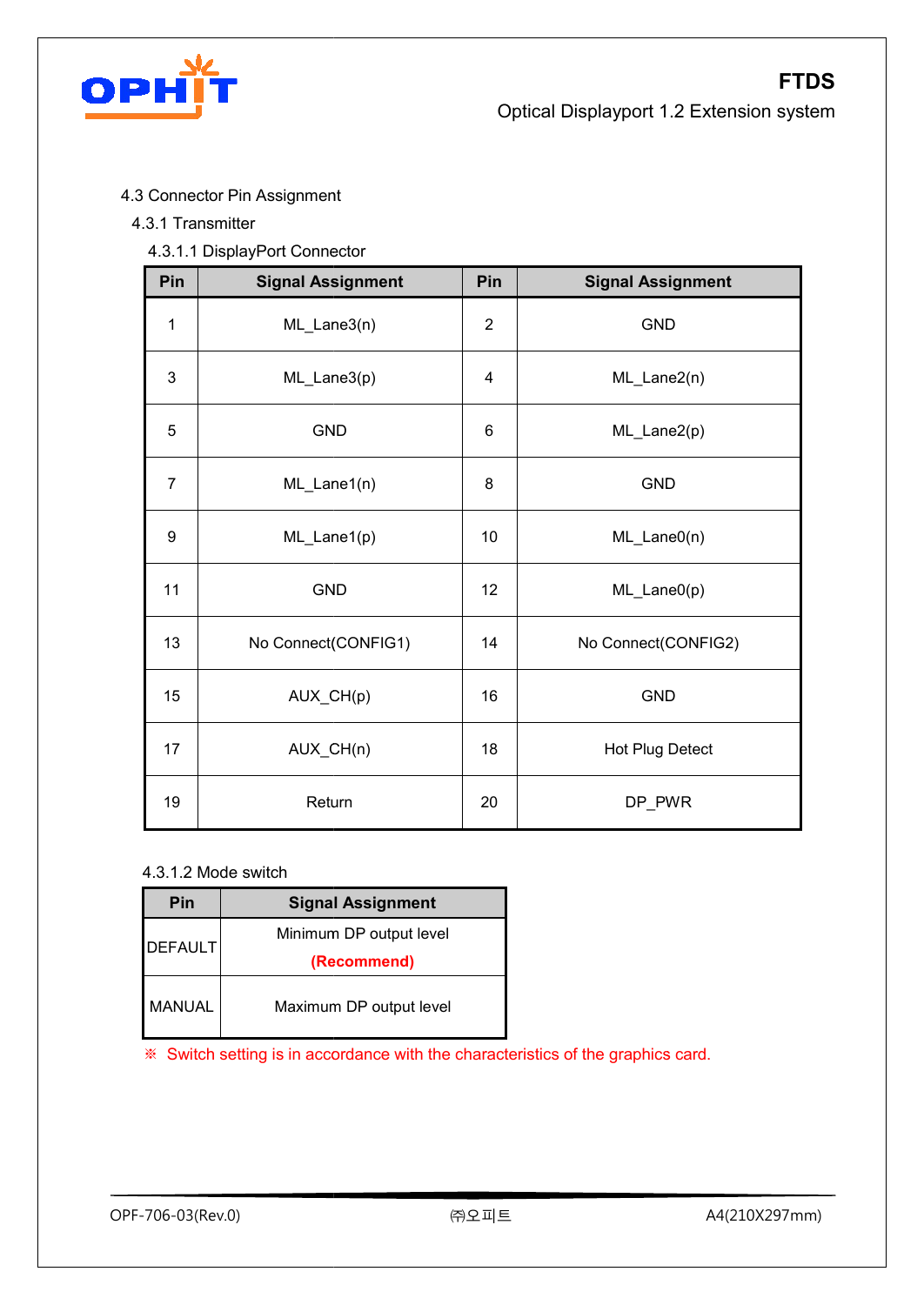

#### 4.3.2 Receiver

#### 4.3.2.1 DisplayPort Connector

| Pin            | <b>Signal Assignment</b> | Pin            | <b>Signal Assignment</b> |
|----------------|--------------------------|----------------|--------------------------|
| $\mathbf 1$    | ML_Lane0(p)              | $\overline{2}$ | GND                      |
| 3              | $ML\_LaneO(n)$           | 4              | ML_Lane1(p)              |
| 5              | <b>GND</b>               | 6              | ML_Lane1(n)              |
| $\overline{7}$ | ML_Lane2(p)              | 8              | <b>GND</b>               |
| 9              | ML_Lane2(n)              | 10             | ML_Lane3(p)              |
| 11             | <b>GND</b>               | 12             | ML_Lane3(n)              |
| 13             | No Connect(CONFIG1)      | 14             | No Connect(CONFIG2)      |
| 15             | AUX_CH(p)                | 16             | <b>GND</b>               |
| 17             | AUX_CH(n)                | 18             | Hot Plug Detect          |
| 19             | Return                   | 20             | DP_PWR                   |

#### 4.3.2.2 Mode switch

| Pin            | <b>Signal Assignment</b> |
|----------------|--------------------------|
| <b>DEFAULT</b> | Auto setting             |
|                | (Recommend)              |
|                | Special setting of       |
| MANUAL         | EQ / VOD / Pre-emphasis  |

※ Switch setting is in accordance with the characteristics of the the monitor.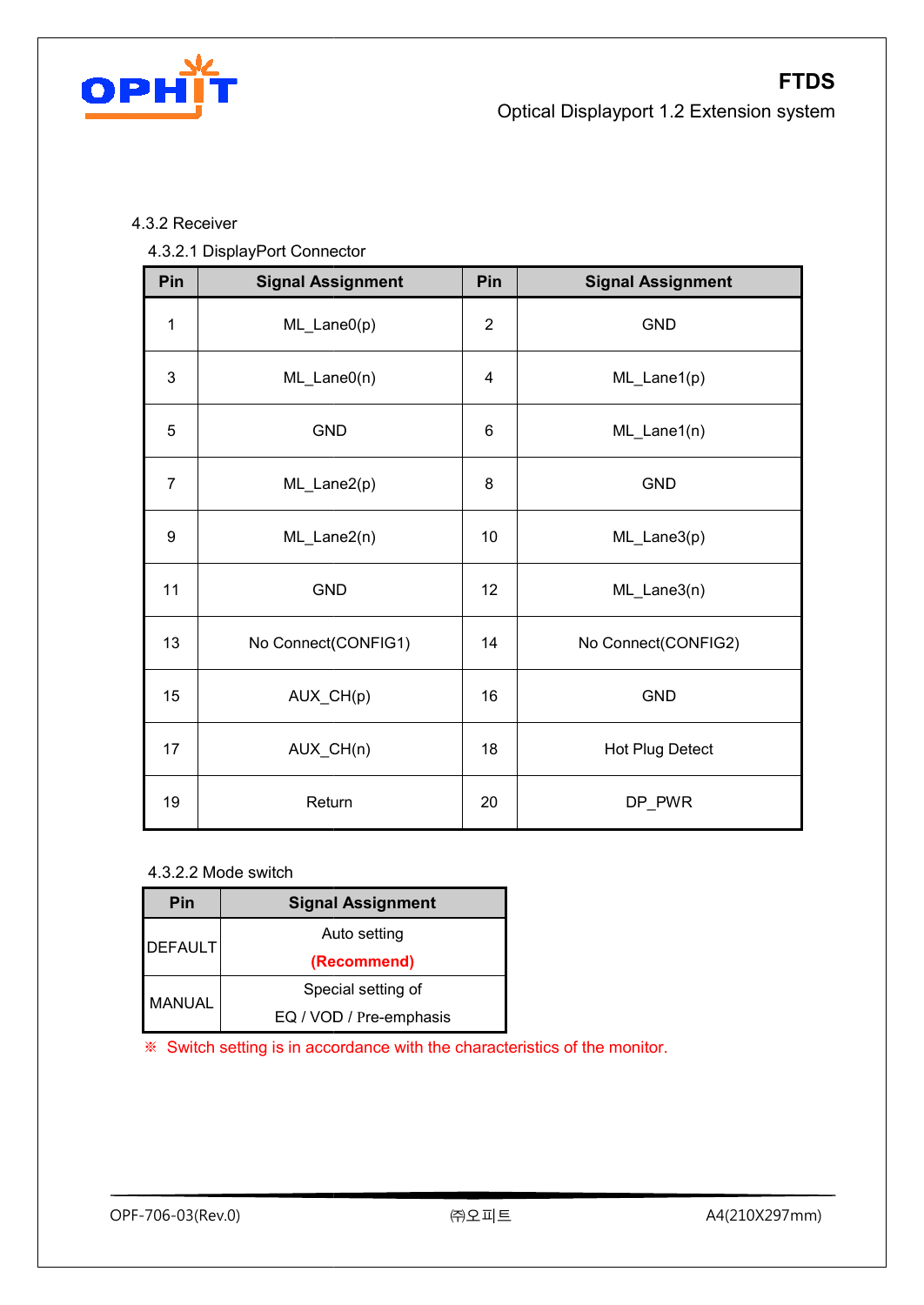

#### **5. Optical Specification**

5.1 Transmitter Characteristics Transmitter Characteristics

| <b>Optical Parameter</b>                        | <b>Symbol</b>   | Min    | <b>Typ</b> | <b>Max</b> | <b>Units</b>    | <b>Conditions</b> |
|-------------------------------------------------|-----------------|--------|------------|------------|-----------------|-------------------|
| Transmit Wavelength Lane 0                      | $\lambda_0$     |        | 778        |            | nm              |                   |
| Transmit Wavelength Lane 1                      | $\lambda_1$     |        | 801        |            | nm              |                   |
| Transmit Wavelength Lane 2                      | $\lambda_2$     |        | 824        |            | nm              |                   |
| Transmit Wavelength Lane 3                      | $\lambda_3$     |        | 850        |            | nm              |                   |
| Transmit Wavelength Lane 4                      | $\lambda_4$     |        | 911        |            | nm              |                   |
| <b>Optical Modulation Amplitude</b>             |                 |        |            |            |                 |                   |
| $(Lanes 0 - 4)$                                 | <b>OMA</b>      | $-6.0$ |            |            | dBm             |                   |
|                                                 |                 |        |            |            |                 | Differential,     |
| Rise/Fall time (Lanes $0 - 3$ )                 | $r^{\prime}$ f  |        |            | 77         | ps              | 20%-80%           |
|                                                 |                 |        |            |            |                 | Differential,     |
| Rise/Fall time Lane 4                           | $\frac{1}{r}$ f |        |            | 300        | ps              | 20%-80%           |
| Peak Optical Output Power                       | $P_{PEAK}$      |        |            | 3.0        | dBm             |                   |
| OMA Sensitivity BER=1e-12, Lane 5               | <b>SEN</b>      |        |            | $-12.5$    | dBm             |                   |
| Total RMS Jitter, (Lanes $0 - 3$ ) <sup>1</sup> | $TJ_{RMS}$      |        |            | 10         | ps              |                   |
| Total Jitter (P-P)                              | $TJ_{P=P}$      |        |            | 45         | ps              |                   |
| SD Guaranteed Off - Lane 5                      |                 |        |            | $-24$      | dB <sub>m</sub> |                   |
| SD Guaranteed On - Lane 5                       |                 | $-13$  |            |            | dBm             |                   |
| SD Hysteresis - Lane 5                          |                 | 1.0    |            |            | dB              |                   |

Transmitter module of Model FTDS includes 4 channel VCSEL(Vertical Surface Emitting Laser<br>Diode) with 850, 911, 980nm invisible laser radiation. Diode) with 850, 911, 980nm invisible laser radiation.

*Do not view directly laser module of transmitter or the end of the other side of optical cable directly module of the optical optical instrument*. *connected to transmitter with optical instrument*

Transmitter module of FTDS is Class 1M Laser Product.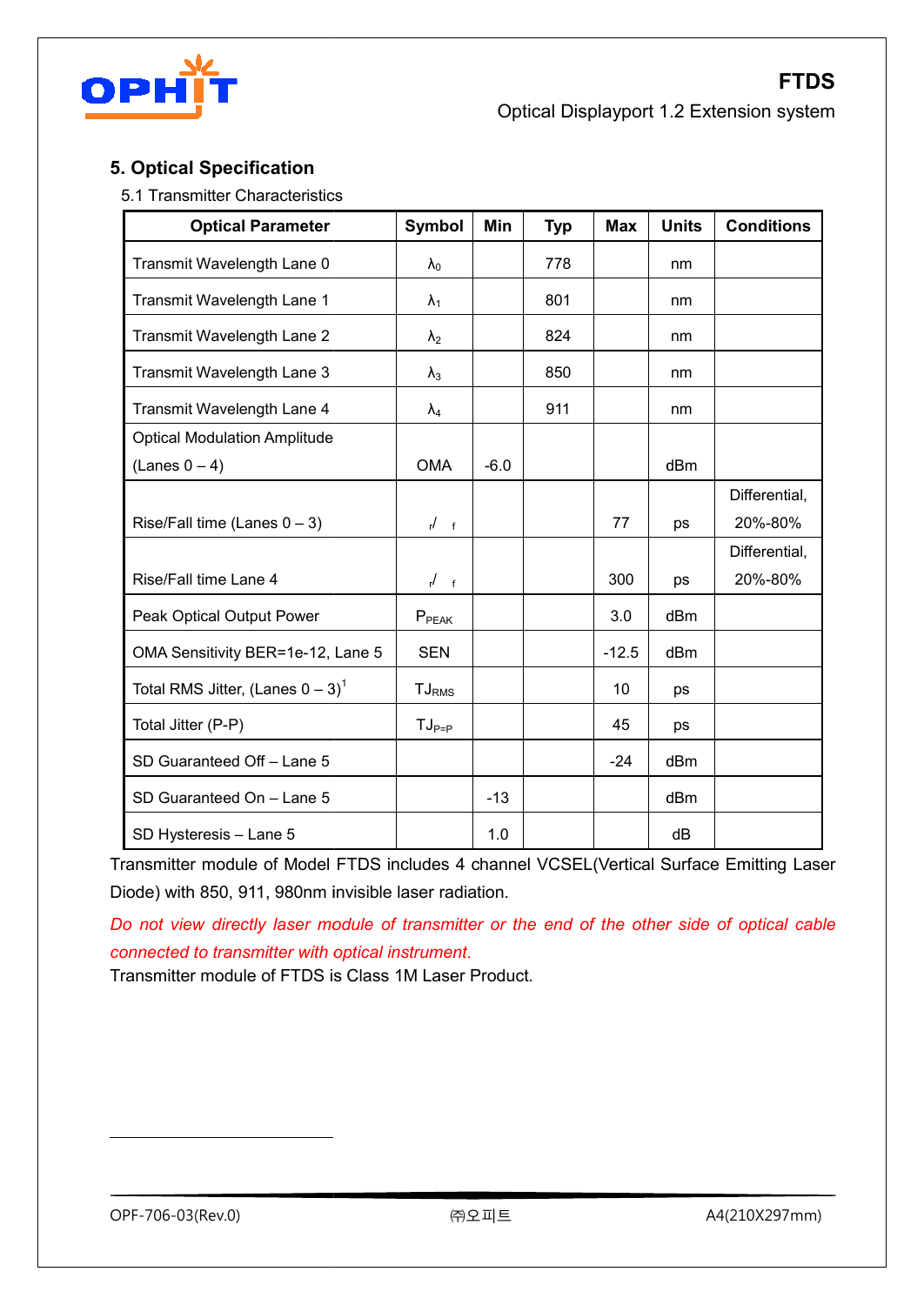

#### 5.2 Receiver Characteristics

| <b>Optical Parameter</b>         | <b>Symbol</b>     | Min    | <b>Typ</b> | <b>Max</b> | <b>Units</b>    | <b>Conditions</b>          |
|----------------------------------|-------------------|--------|------------|------------|-----------------|----------------------------|
| Transmit Wavelength Lane 5       | $\Lambda_{5}$     |        | 980        |            | nm              |                            |
| OMA Sensitivity Lanes $(0 - 3)$  | <b>SENS</b>       |        |            | $-12.5$    | dB <sub>m</sub> | 6.0-Gbps<br>$BER = 1E-12$  |
| <b>OMA Sensitivity</b><br>Lane 4 | <b>SENS</b>       |        |            | $-12.5$    | dB <sub>m</sub> | 1250 Mbps<br>$BER = 1E-12$ |
| OMA - Lane 5                     | <b>OMA</b>        | $-6.0$ |            |            | dBm             |                            |
| SD Guaranteed Off - (Lanes 0-3)  | SD <sub>OFF</sub> |        |            | $-24$      | dB <sub>m</sub> |                            |
| SD Guaranteed On $-$ (Lanes 0-3) | SD <sub>ON</sub>  | $-13$  |            |            | dBm             |                            |
| SD Guaranteed Off - Lane 4       | SD <sub>OFF</sub> |        |            | $-24$      | dB <sub>m</sub> |                            |
| SD Guaranteed On - Lane 4        | SD <sub>ON</sub>  | $-13$  |            |            | dBm             |                            |
| SD Hysteresis - All Lanes        |                   | 1.0    |            |            | dB              |                            |
| Receive Wavelength Lane 0        | $\lambda_0$       |        | 778        |            | nm              |                            |
| Receive Wavelength Lane 1        | $\lambda_1$       |        | 801        |            | nm              |                            |
| Receive Wavelength Lane 2        | $\lambda_2$       |        | 824        |            | nm              |                            |
| Receive Wavelength Lane 3        | $\lambda_3$       |        | 850        |            | nm              |                            |
| Receive Wavelength Lane 4        | $\lambda_4$       |        | 911        |            | nm              |                            |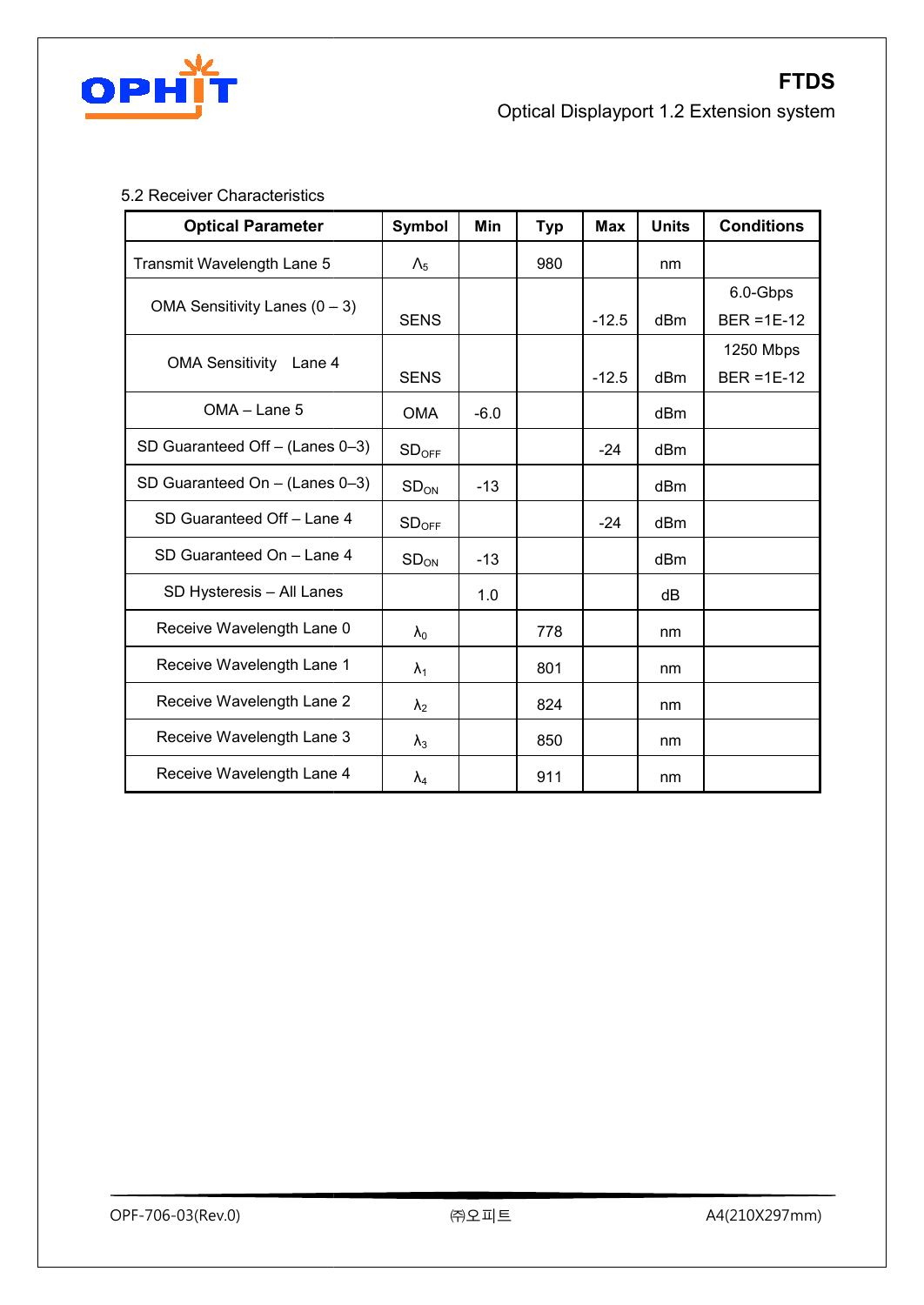

#### **6. Compatibility Test Result Compatibility Test**

|                                  | <b>SOURCE</b>                                                                                                                                              | <b>MONITOR</b>                                                                         |             | VIEW SONIC-<br>VP2780 |             | SAMSUNG-<br>U28D590D | $LG-$<br>27MU27 |        | $LG-$<br>31MU97 |        | PHILIPS-         | 4096UC |             | ASUS-<br>PB287 |             | WASABI MANGO-<br>UHD420 REAL4K |
|----------------------------------|------------------------------------------------------------------------------------------------------------------------------------------------------------|----------------------------------------------------------------------------------------|-------------|-----------------------|-------------|----------------------|-----------------|--------|-----------------|--------|------------------|--------|-------------|----------------|-------------|--------------------------------|
|                                  |                                                                                                                                                            | $Rx-S/W$<br>$TX-S/W$                                                                   | Default     | Manual                | Default     | Manual               | Default         | Manual | Default         | Manual | Default   Manual |        | Default     | Manual         | Default     | Manual                         |
|                                  | <b>GTX 750TI</b>                                                                                                                                           | Default                                                                                | <b>PASS</b> |                       | <b>PASS</b> |                      | <b>PASS</b>     |        | <b>PASS</b>     |        | <b>PASS</b>      |        | <b>PASS</b> |                | <b>PASS</b> |                                |
| Ν<br>٧<br>I<br>D<br>$\bf I$<br>Α |                                                                                                                                                            | Manual                                                                                 |             |                       |             |                      |                 |        |                 |        |                  |        |             |                |             |                                |
|                                  | GTX 960                                                                                                                                                    | Default                                                                                | <b>PASS</b> |                       | <b>PASS</b> |                      | <b>PASS</b>     |        | <b>PASS</b>     |        | <b>PASS</b>      |        | <b>PASS</b> |                |             |                                |
|                                  |                                                                                                                                                            | Manual                                                                                 |             |                       |             |                      |                 |        |                 |        |                  |        |             |                |             | <b>PASS</b>                    |
|                                  | QUADRO                                                                                                                                                     | Default                                                                                | <b>PASS</b> |                       | <b>PASS</b> |                      | <b>PASS</b>     |        | <b>PASS</b>     |        | <b>PASS</b>      |        | <b>PASS</b> |                | <b>PASS</b> |                                |
|                                  | K620                                                                                                                                                       | Manual                                                                                 |             |                       |             |                      |                 |        |                 |        |                  |        |             |                |             |                                |
|                                  | <b>RADEON</b>                                                                                                                                              | Default                                                                                | <b>PASS</b> |                       | <b>PASS</b> |                      | <b>PASS</b>     |        | <b>PASS</b>     |        |                  |        | <b>PASS</b> |                |             |                                |
|                                  | HD7750                                                                                                                                                     | Manual                                                                                 |             |                       |             |                      |                 |        |                 |        | <b>PASS</b>      |        |             |                |             | <b>PASS</b>                    |
| А<br>T                           |                                                                                                                                                            | Default                                                                                | <b>PASS</b> |                       | <b>PASS</b> |                      | <b>PASS</b>     |        | <b>PASS</b>     |        | <b>PASS</b>      |        | <b>PASS</b> |                | <b>PASS</b> |                                |
| I                                | R7 260X                                                                                                                                                    | Manual                                                                                 |             |                       |             |                      |                 |        |                 |        |                  |        |             |                |             |                                |
|                                  |                                                                                                                                                            | Default                                                                                |             |                       | <b>PASS</b> |                      | <b>PASS</b>     |        | <b>PASS</b>     |        | <b>PASS</b>      |        | <b>PASS</b> |                | <b>PASS</b> |                                |
|                                  | R9 270X                                                                                                                                                    | Manual                                                                                 |             | <b>PASS</b>           |             |                      |                 |        |                 |        |                  |        |             |                |             |                                |
|                                  | ☀<br>Above data is being self-test results in our factory.<br>☀<br>It may be not working properly when it connected with particular graphics card and<br>☀ | Switch setting is in accordance with the characteristics of graphics-card and monitor. |             |                       |             |                      |                 |        |                 |        |                  |        |             |                |             |                                |

※ It may be not working properly when it connected with particular graphics card and the monitor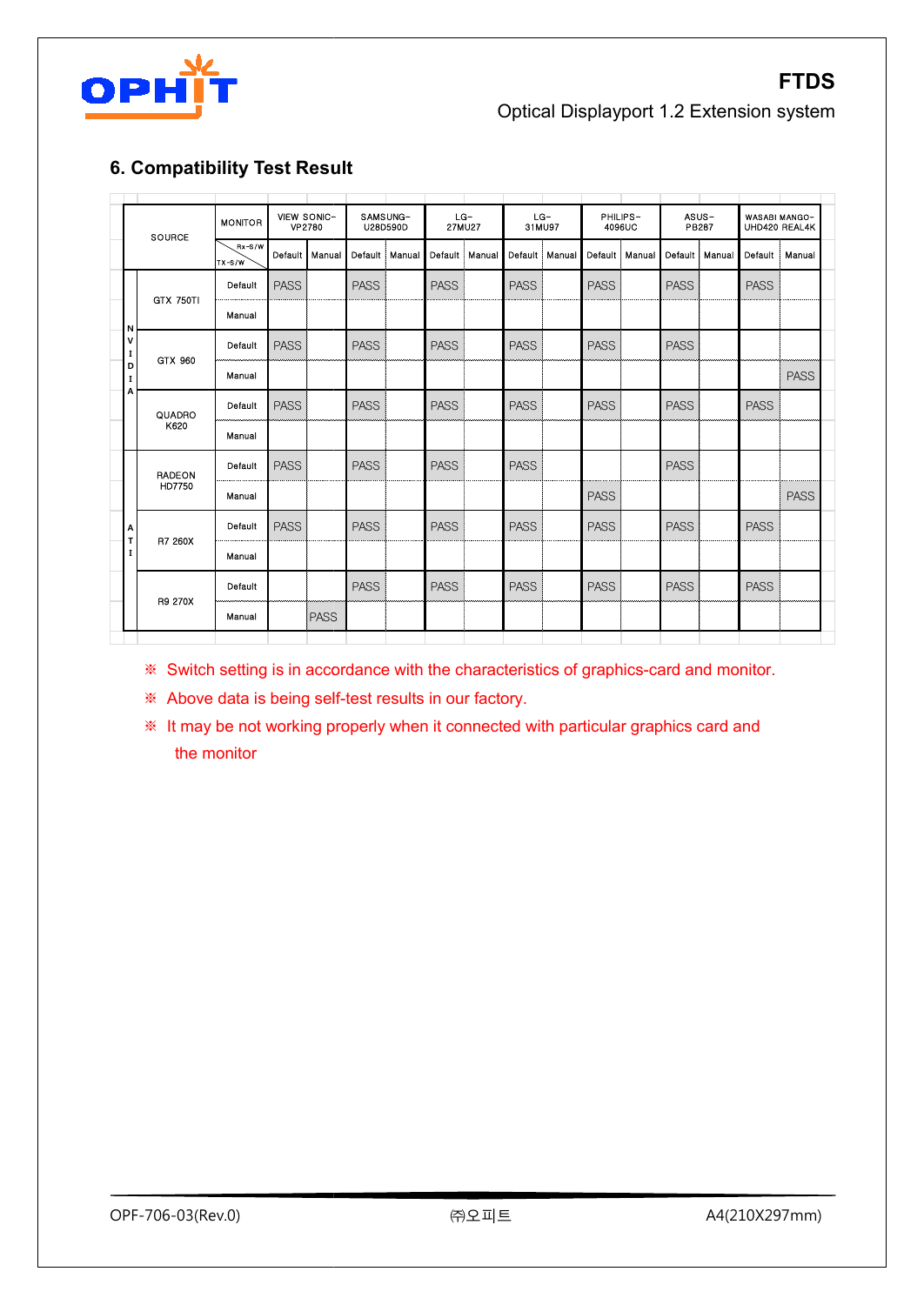

#### **7. Mechanical Specification**

7.1 Transmitter and Receiver Case Dimension

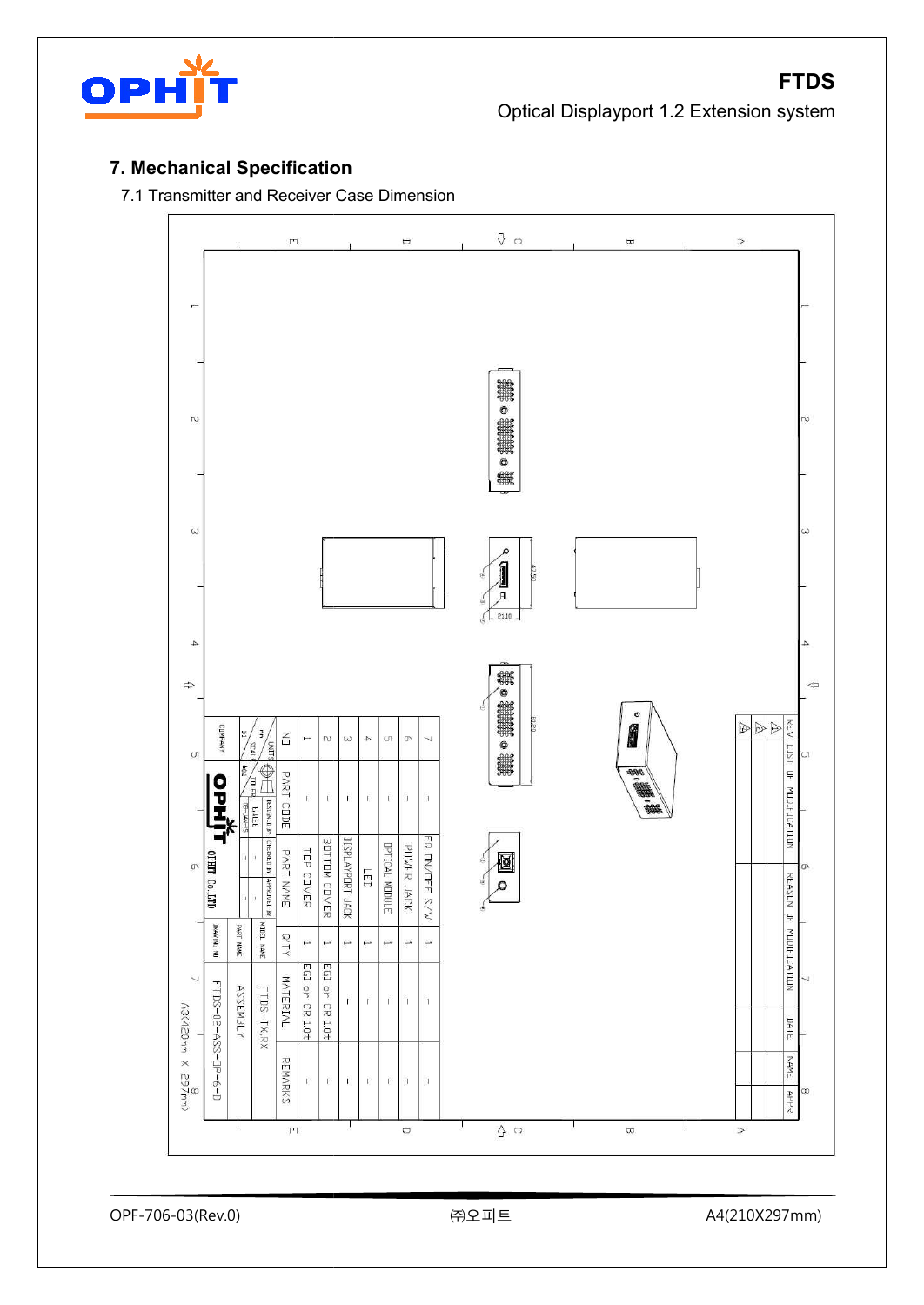

#### **8. RoHS**

8.1 ROHS2 DOC